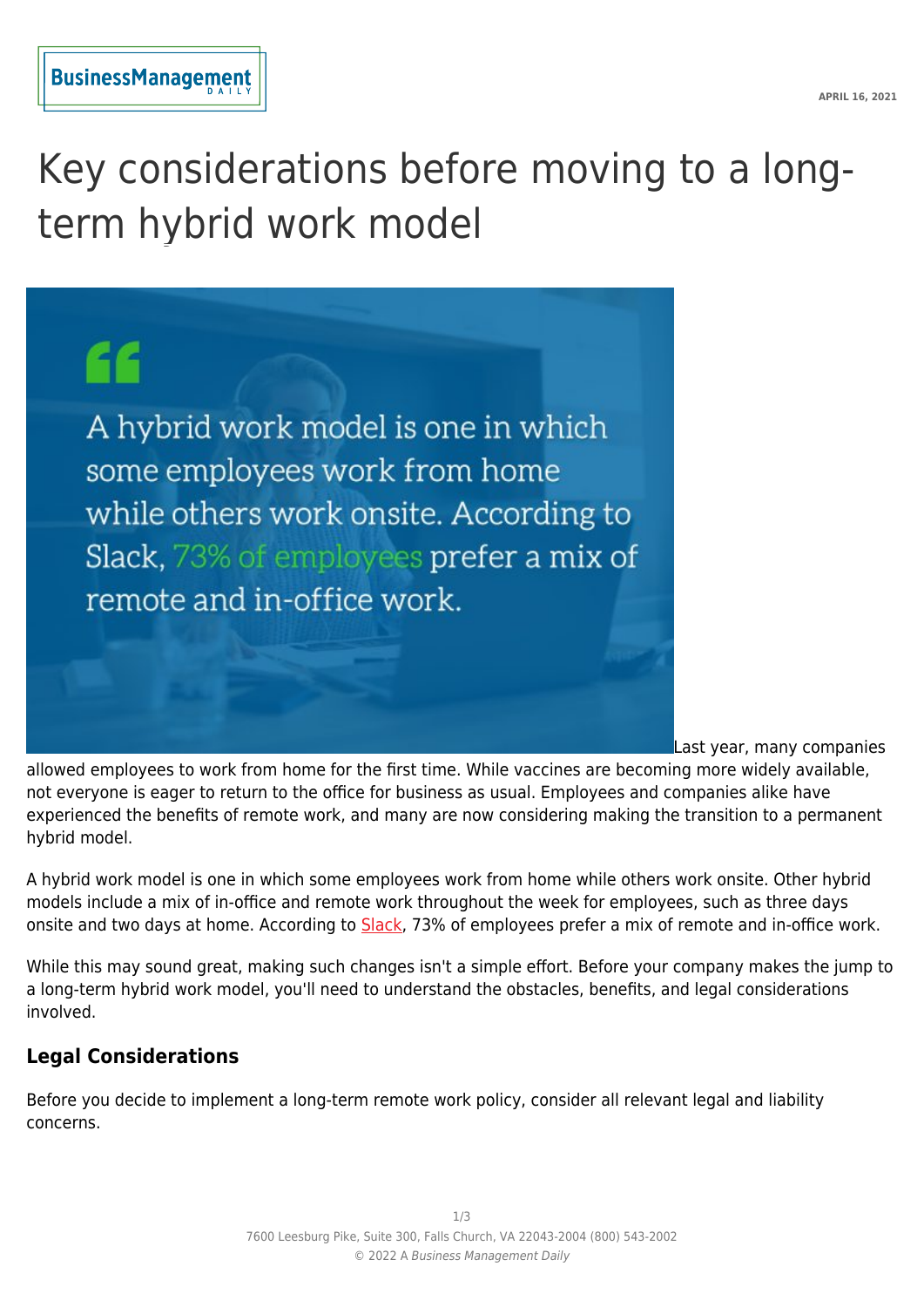#### **Wage and Labor Laws**

If you plan to continue to require some time spent onsite for your remote staff members, the payroll and compliance concerns are relatively minimal. However, if your staff is hourly rather than salary, you will have to be a bit more diligent in preventing time clock fraud. Work with all people managers to ensure that they monitor remote employees' work activity and document absences properly.

If you plan to allow some employees to work entirely remotely, consider whether to open up remote job postings to candidates in other states. One of the major benefits of hybrid work models is the ability to tap into talent outside your immediate area. However, if you do hire W2 staff in other states, you will need to follow that state's payroll and labor laws. For example, there are variations on sick leave and PTO policies. For example, some states, like California, require you to pay out accrued but unused vacation upon termination. There are also variations in income-tax withholding requirements and rates.

These differences can make your payroll, onboarding, termination, policy, and compliance processes a bit more complicated and time-consuming. Some companies utilizing hybrid work models choose to only hire remote staff in states where they already have offices or in-person worksites to simplify this. If you go this route, be sure to include in the job description which states you are willing to hire in. This will save you and the candidates time.

#### **Data Security**

If your remote employees have access to sensitive customer information or company data, work with IT to ensure that proper data security practices are in place. Have them provide the necessary equipment checks and employee training on cybersecurity.

Consider providing company-issued computers. Employees may be visiting sites outside of work where logging into a company site on a shared device could present virus or security risks. Additionally, they may grant others access to their personal computer. Allowing or requiring the storage of company documents on an employee's personal computer also means that they will have access and copies of all of those files even after their termination.

If you are in a highly regulated industry, check the policies before allowing remote work. HIPAA, contract stipulations, and industry-specific regulations may apply.

## **Benefits of Hybrid Work Models**

The discussion on long-term hybrid work policies can spark some objections. Will employees be productive without direct supervision? Can you keep your staff engaged when they're not all together? Will you be able to attract high-quality talent without the draw of flashy office perks? The answer to these seems to be a resounding yes. Hybrid work benefits businesses in a variety of surprising ways.

#### **Productivity**

After a year of widespread work-from-home, data is coming in to support the idea that workers are just as productive or more productive at home as they were in the office.

Remote employees have been reporting higher productivity, increased happiness, and fewer distractions and procrastination over the past year. It's not just employees reporting positive results, employers are noticing it too. Mercer, a payroll and benefits consulting firm, reported that [94% of the employers](https://www.shrm.org/hr-today/news/hr-news/pages/study-productivity-shift-remote-work-covid-coronavirus.aspx) surveyed said that productivity had either increased or stayed the same after they allowed employees to work from home due to the pandemic.